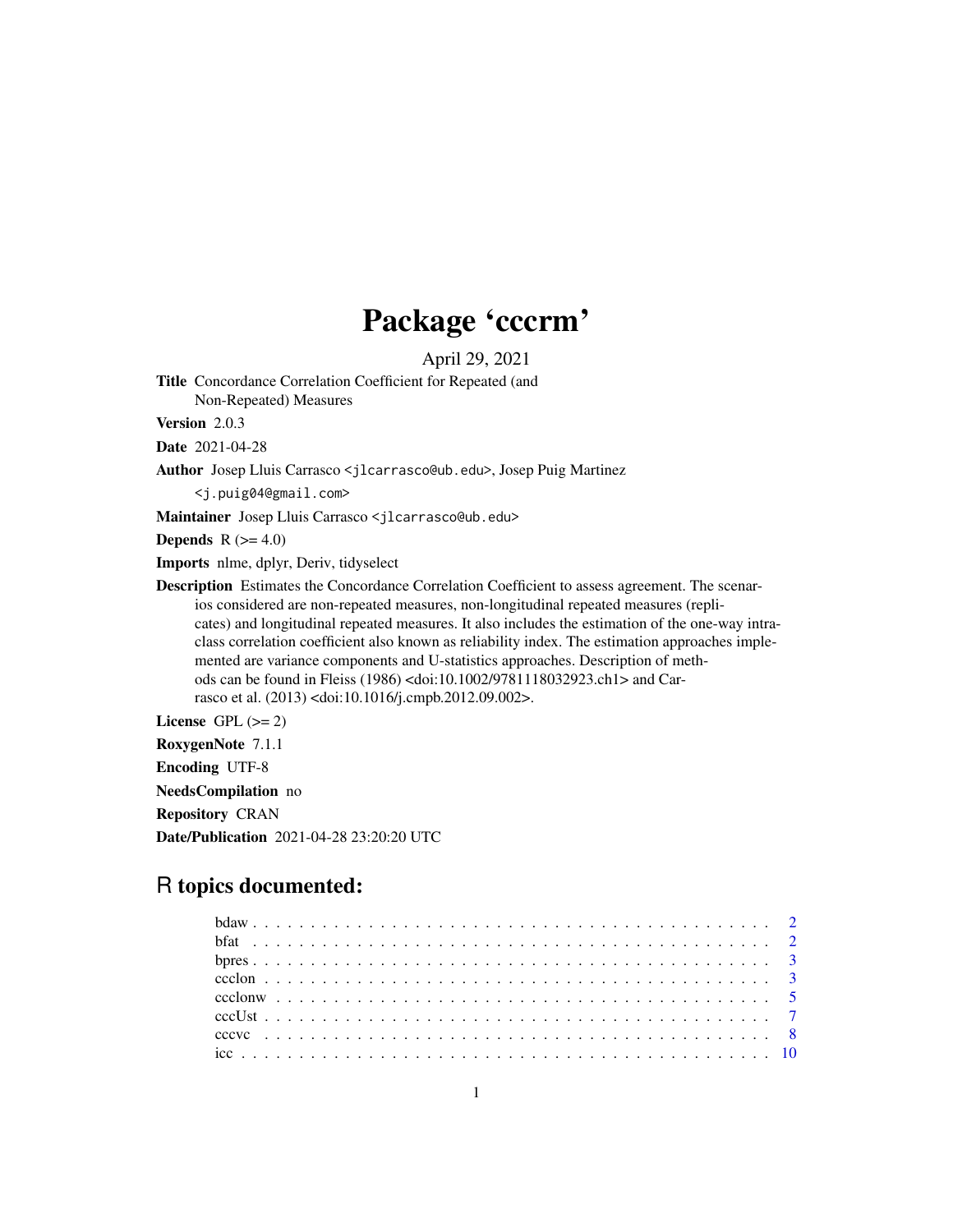#### <span id="page-1-0"></span>**Index** [12](#page-11-0)

bdaw *Blood draw data*

#### Description

Plasma cortisol area under curve (AUC) was calculated from the trapezoidal rule over the 12-h period of the hourly blood draws. The subjects were required to repeat the process in five visits. The aim of the agreement study was to assess how well the plasma cortisol AUC from hourly measurements agreed with plasma cortisol AUC that was measured every two hours.

#### Usage

data("bdaw")

#### References

King, TS; Chinchilli, VM: Carrasco, JL. (2007). A repeated measures concordance correlation coefficient, Statistics in Medicine 26, 3095-3113.

bfat *Body fat data*

#### Description

Percentage body fat was estimated from skinfold calipers and DEXA on a cohort of 90 adolescent girls. Skinfold caliper and DEXA measurements were taken at ages 12.5, 13 and 13.5. The objective was to determine the amount of agreement between the skinfold caliper and DEXA measurements of percentage body fat.

#### Usage

data("bfat")

#### References

King, TS; Chinchilli, VM: Carrasco, JL. (2007). A repeated measures concordance correlation coefficient, Statistics in Medicine 26, 3095-3113.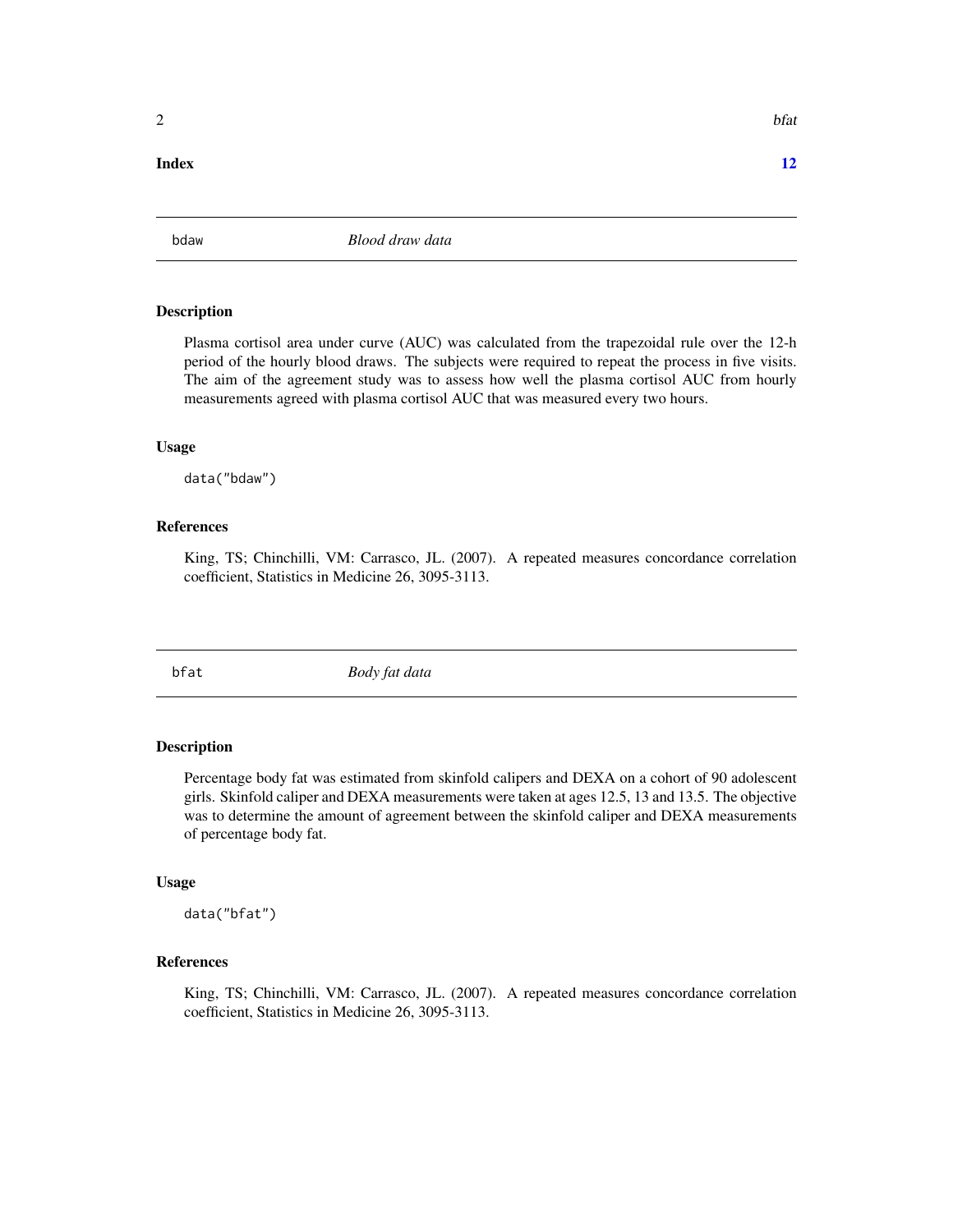<span id="page-2-0"></span>

#### Description

Systolic and diastolic blood pressure was measured in a sample of 384 subjects using a handle mercury sphyg momanometer device and an automatic device. The blood pressure was simultaneously measured twice by each instrument, thus every subject had four measurements, two by each method.

#### Usage

data("bpres")

#### References

Carrasco, JL; Jover, L. (2003). Estimating the generalized concordance correlation coefficient through variance components. Biometrics, 59, 849:858.

<span id="page-2-1"></span>

| ccclon | Concordance Correlation Coefficient for longitudinal repeated mea- |
|--------|--------------------------------------------------------------------|
|        | sures estimated by variance components                             |

#### Description

Estimation of the concordance correlation coefficient for repeated measurements using the variance components from a linear mixed model. The appropriate intraclass correlation coefficient is used as estimator of the concordance correlation coefficient.

#### Usage

```
ccclon(dataset, ry, rind, rtime, rmet, covar = NULL, rho = 0, cl = 0.95,
control.lme=list())
```
#### Arguments

| dataset | An object of class data. frame.                                                                                                                                   |
|---------|-------------------------------------------------------------------------------------------------------------------------------------------------------------------|
| ry      | Character string. Name of the outcome in the data set.                                                                                                            |
| rind    | Character string. Name of the subject variable in the data set.                                                                                                   |
| rtime   | Character string. Name of the time variable in the data set.                                                                                                      |
| rmet    | Character string. Name of the method variable in the data set.                                                                                                    |
| covar   | Character vector. Name of covariables to include in the linear mixed model as<br>fixed effects.                                                                   |
| rho     | Within subject correlation structure. A value of $\theta$ (default option) stands for<br>compound simmetry and 1 is used for autoregressive of order 1 structure. |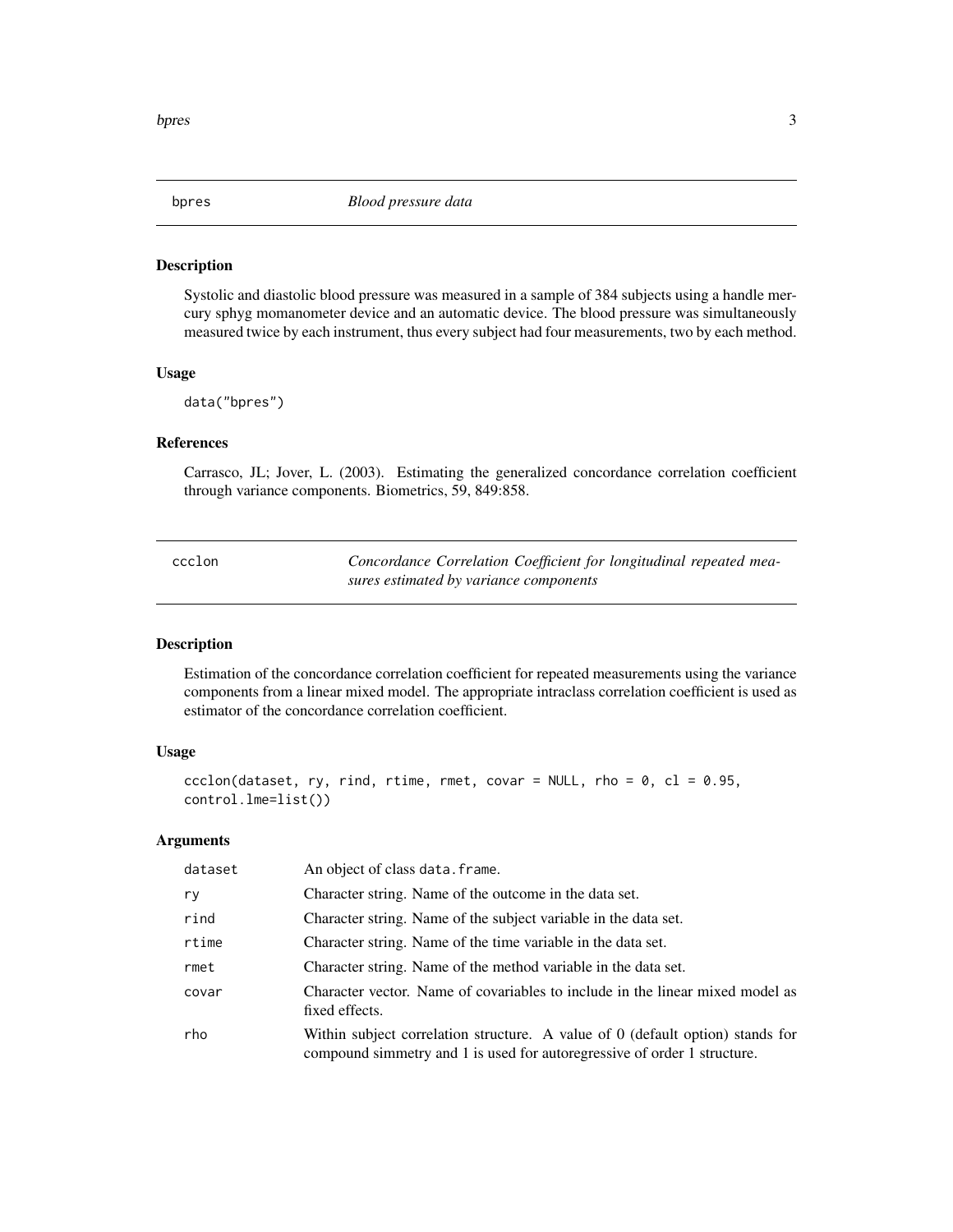<span id="page-3-0"></span>4 ccclon and the contract of the contract of the contract of the contract of the contract of the contract of the contract of the contract of the contract of the contract of the contract of the contract of the contract of t

| cl          | Confidence level.                                                                                                |
|-------------|------------------------------------------------------------------------------------------------------------------|
| control.lme | A list of control values for the estimation algorithm used in lme function. For<br>further details see 1me help. |

#### Details

The concordance correlation coefficient is estimated using the appropriate intraclass correlation coefficient (see Carrasco et al, 2009; Carrasco et al, 2013). The variance components estimates are obtained from a linear mixed model (LMM) estimated by restricted maximum likelihood. The function *lme* from package *nlme* (Pinheiro et al., 2021) is used to estimate the LMM. The standard error of CCC is computed using an Taylor's series expansion of 1st order (Ver Hoef, 2012). Confidence interval is built by applying the Fisher's Z-transformation.

#### Value

An object of class ccc. Generic function summary show a summary of the results. The output is a list with the following components:

| ссс   | Concordance Correlation Coefficient estimate     |
|-------|--------------------------------------------------|
| model | Summary of the linear mixed model                |
| vс    | Variance components estimates                    |
| sigma | Variance components asymptotic covariance matrix |

#### Author(s)

Josep Puig-Martinez and Josep L. Carrasco

#### References

Carrasco, JL; King, TS; Chinchilli, VM. (2009). The concordance correlation coefficient for repeated measures estimated by variance components. Journal of Biopharmaceutical Statistics, 19, 90:105.

Carrasco, JL; Phillips, BR; Puig-Martinez, J; King, TS; Chinchilli, VM. (2013). Estimation of the concordance correlation coefficient for repeated measures using SAS and R. Computer Methods and Programs in Biomedicine, 109, 293-304.

Pinheiro J, Bates D, DebRoy S, Sarkar D, R Core Team (2021). nlme: Linear and Nonlinear Mixed Effects Models. R package version 3.1-152, https://CRAN.R-project.org/package=nlme.

Ver Hoef, J.M. (2012) Who Invented the Delta Method?, The American Statistician, 66:2, 124-127.

#### See Also

[ccclonw](#page-4-1)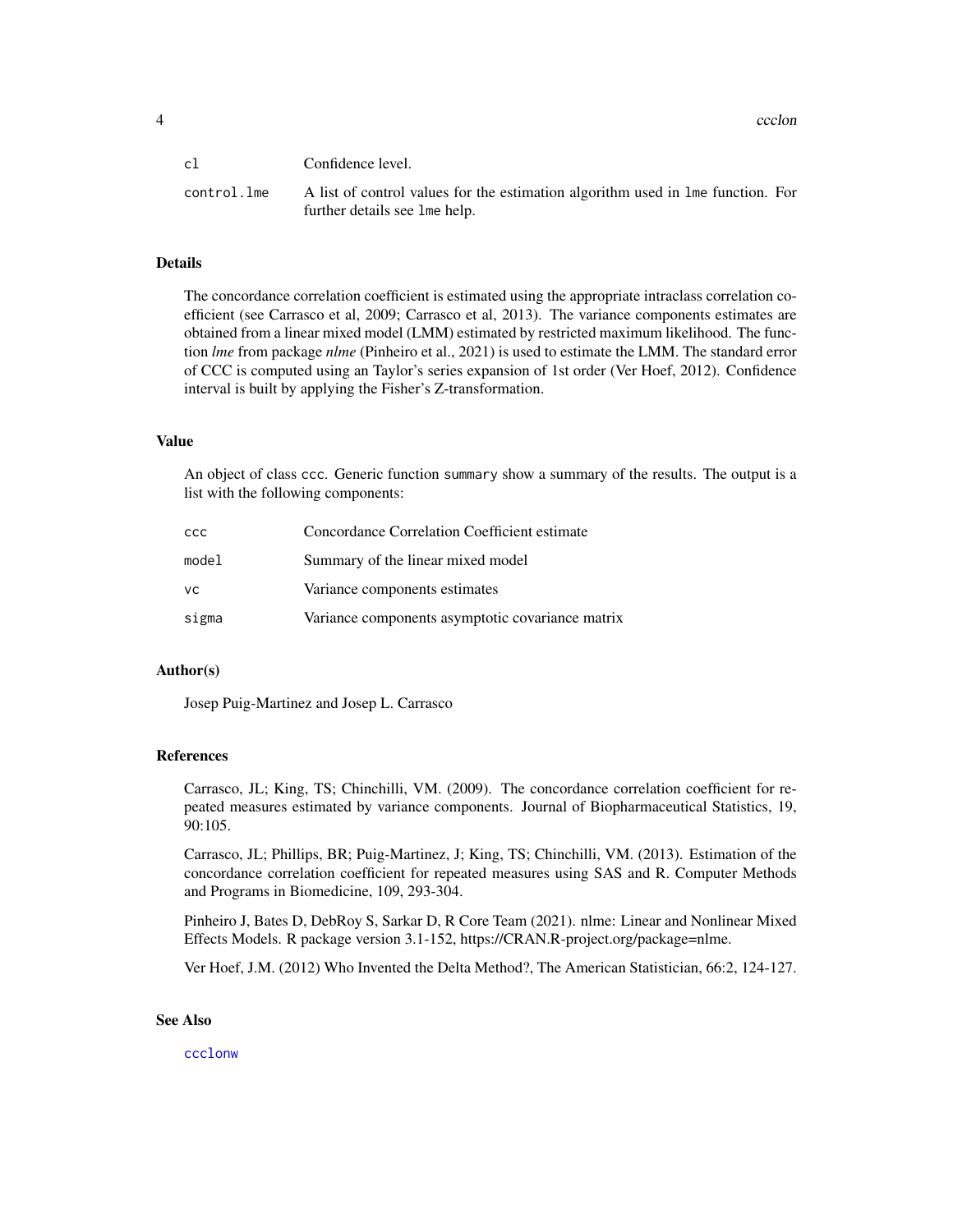#### <span id="page-4-0"></span>ccclonw 5

#### Examples

```
data(bdaw)
estccc<-ccclon(bdaw,"AUC","SUBJ","VNUM","MET")
estccc
summary(estccc)
```
<span id="page-4-1"></span>ccclonw *Weighted Concordance Correlation Coefficient for longitudinal repeated measures estimated by variance components*

#### Description

Estimation of the concordance correlation coefficient (CCC) for repeated measurements using the variance components from a linear mixed model. The appropriate intraclass correlation coefficient is used as estimator of the concordance correlation coefficient. Weights are assigned to repeated measurements in the CCC computation process.

#### Usage

```
ccclonw(dataset, ry, rind, rtime, rmet, vecD, covar = NULL, rho = 0, cl = 0.95,
control.lme=list())
```
#### Arguments

| dataset     | an object of class data. frame.                                                                                                                              |
|-------------|--------------------------------------------------------------------------------------------------------------------------------------------------------------|
| ry          | Character string. Name of the outcome in the data set.                                                                                                       |
| rind        | Character string. Name of the subject variable in the data set.                                                                                              |
| rtime       | Character string. Name of the time variable in the data set.                                                                                                 |
| rmet        | Character string. Name of the method variable in the data set.                                                                                               |
| vecD        | Vector of weigths. The length of the vector must be the same as the number of<br>repeated measures.                                                          |
| covar       | Character vector. Name of covariables to include in the linear mixed model as<br>fixed effects.                                                              |
| rho         | Within subject correlation structure. A value of $0$ (default option) stands for<br>compound simmetry and 1 is used for autoregressive of order 1 structure. |
| cl          | Confidence level.                                                                                                                                            |
| control.lme | A list of control values for the estimation algorithm used in lme function. For<br>further details see lme help.                                             |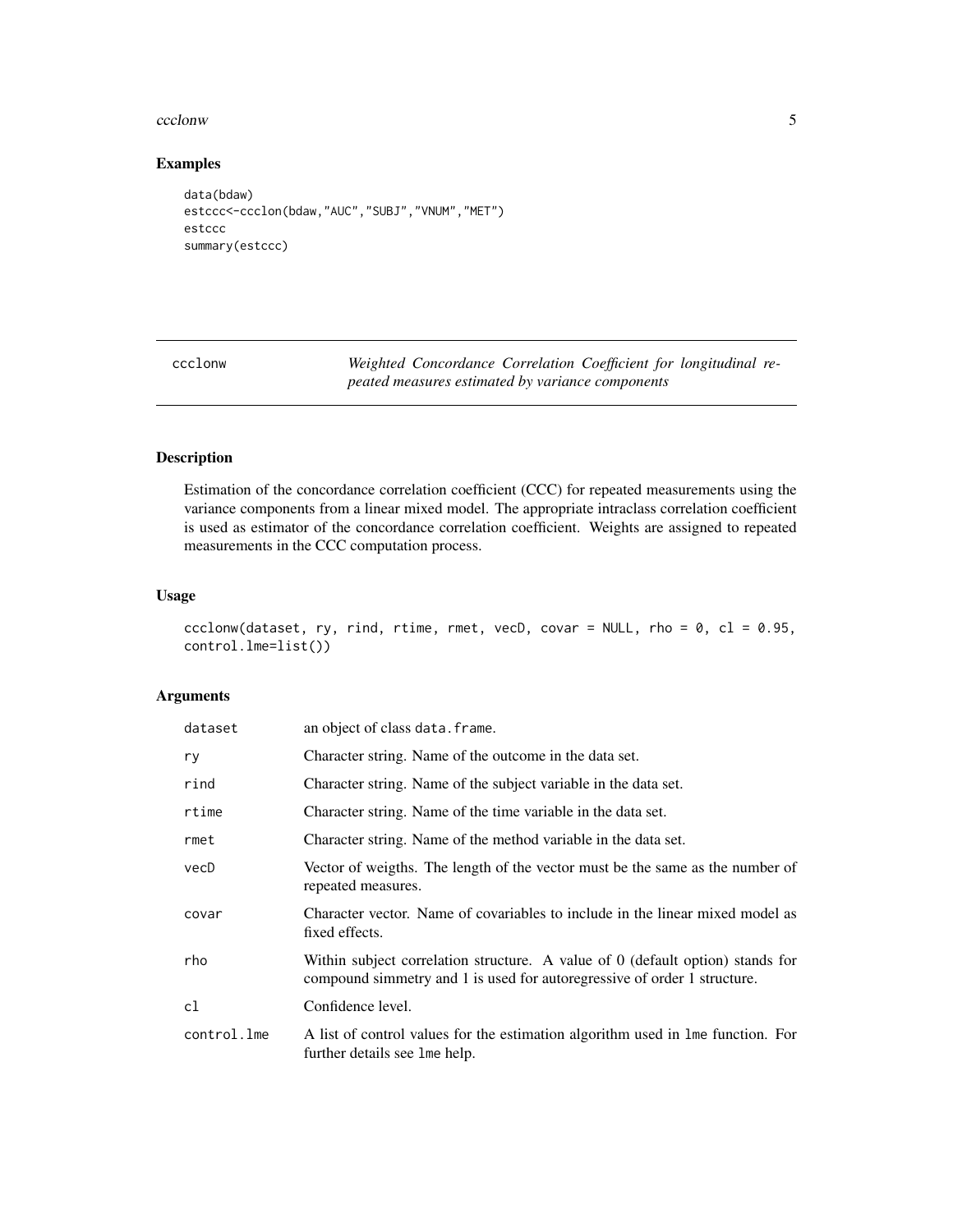#### Details

The concordance correlation coefficient is estimated using the appropriate intraclass correlation coefficient which expression is modified accordingly to assign different weights to each repeated measurement (see Carrasco et al, 2009; Carrasco et al, 2013). The variance components estimates are obtained from a linear mixed model (LMM) estimated by restricted maximum likelihood. The function *lme* from package *nlme* (Pinheiro et al., 2021) is used to estimate the LMM. The standard error of CCC is computed using an Taylor's series expansion of 1st order (Ver Hoef, 2012). Confidence interval is built by applying the Fisher's Z-transformation.

#### Value

An object of class ccc. Generic function summary show a summary of the results. The output is a list with the following components:

| ccc   | Concordance Correlation Coefficient estimate     |
|-------|--------------------------------------------------|
| model | Summary of the linear mixed model                |
| VC.   | Variance components estimates                    |
| sigma | Variance components asymptotic covariance matrix |

#### Author(s)

Josep Puig-Martinez and Josep L. Carrasco

#### References

Carrasco, JL; King, TS; Chinchilli, VM. (2009). The concordance correlation coefficient for repeated measures estimated by variance components. Journal of Biopharmaceutical Statistics, 19, 90:105.

Carrasco, JL; Phillips, BR; Puig-Martinez, J; King, TS; Chinchilli, VM. (2013). Estimation of the concordance correlation coefficient for repeated measures using SAS and R. Computer Methods and Programs in Biomedicine, 109, 293-304.

Pinheiro J, Bates D, DebRoy S, Sarkar D, R Core Team (2021). nlme: Linear and Nonlinear Mixed Effects Models. R package version 3.1-152, https://CRAN.R-project.org/package=nlme.

Ver Hoef, J.M. (2012) Who Invented the Delta Method?, The American Statistician, 66:2, 124-127.

#### See Also

[ccclon](#page-2-1)

#### Examples

```
data(bfat)
estccc<-ccclonw(bfat,"BF","SUBJECT","VISITNO","MET",vecD=c(2,1,1))
estccc
summary(estccc)
```
<span id="page-5-0"></span>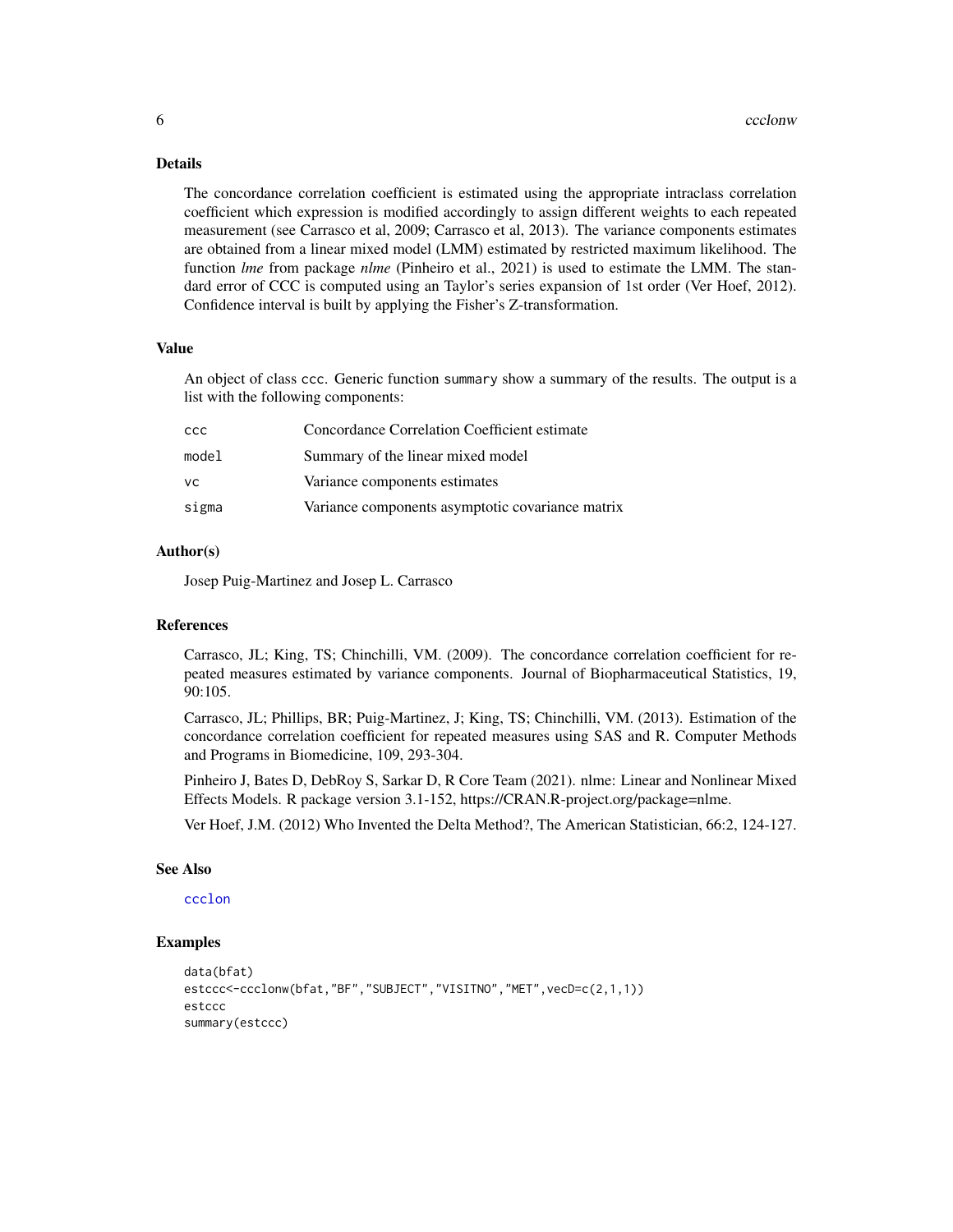<span id="page-6-0"></span>

#### Description

Estimation of the concordance correlation coefficient for repeated measurements using the U-statistics approach. The function is also applicable for the non-repeated measurements scenario.

#### Usage

```
ccClst(dataset, ry, rmet, ritime = NULL, Dmat = NULL, delta = 1, cl = 0.95)
```
#### Arguments

| dataset | An object of class data. frame.                                                                                                  |
|---------|----------------------------------------------------------------------------------------------------------------------------------|
| ry      | Character string. Name of the outcome in the data set.                                                                           |
| rmet    | Character string. Name of the method variable in the data set.                                                                   |
| rtime   | Character string. Name of the time variable in the data set.                                                                     |
| Dmat    | Matrix of weights.                                                                                                               |
| delta   | Power of the differences. A value of 0 provides an estimate that is comparable<br>to a repeated measures version of kappa index. |
| cl      | Confidence level.                                                                                                                |

#### Value

A vector that includes the point estimate, confidence interval and standard error of the CCC. Additionally the Fisher's Z-transformation value and its standard error are also provided.

#### Author(s)

Josep Puig-Martinez and Josep L. Carrasco

#### References

King, TS and Chinchilli, VM. (2001). A generalized concordance correlation coefficient for continuous and categorical data. Statistics in Medicine, 20, 2131:2147.

King, TS; Chinchilli, VM; Carrasco, JL. (2007). A repeated measures concordance correlation coefficient. Statistics in Medicine, 26, 3095:3113.

Carrasco, JL; Phillips, BR; Puig-Martinez, J; King, TS; Chinchilli, VM. (2013). Estimation of the concordance correlation coefficient for repeated measures using SAS and R. Computer Methods and Programs in Biomedicine, 109, 293-304.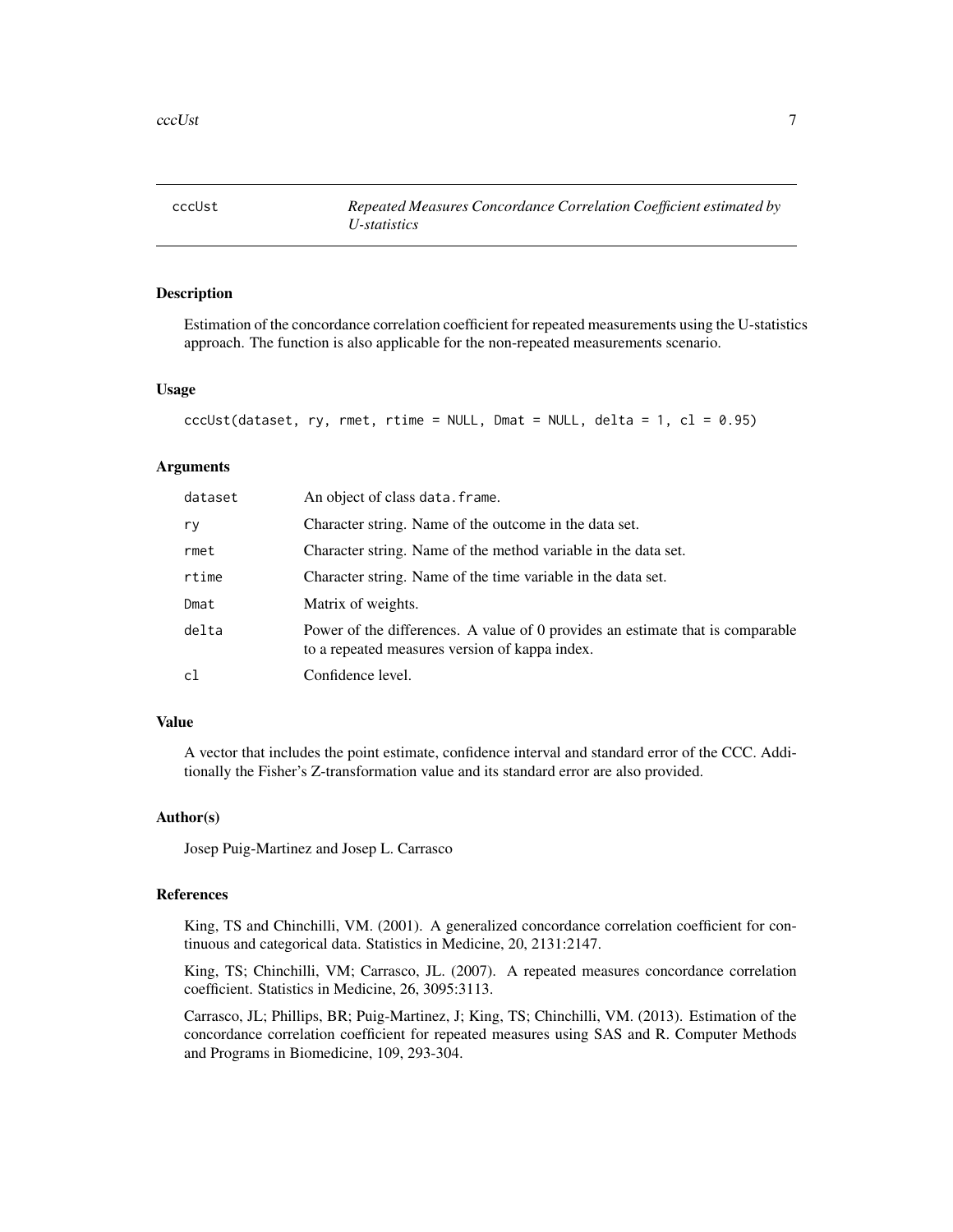#### Examples

```
# Non-longitudinal scenario
data(bpres)
newdat=bpres[bpres$NM==1,]
estccc=cccUst(newdat,"DIA","METODE")
estccc
# Longitudinal scenario
data(bdaw)
estccc=cccUst(bdaw,"AUC","MET","VNUM")
estccc
# Weighted CCC
data(bfat)
estccc=cccUst(bfat,"BF","MET","VISITNO",Dmat=diag(c(2,1,1)))
estccc
```

| M.<br>۰.<br>۰.<br>۰.<br>×<br>٧<br>٠<br>٠ |
|------------------------------------------|
|------------------------------------------|

Concordance Correlation Coefficient estimated by Variance Compo*nents*

#### Description

Estimation of the concordance correlation coefficient for non-repeated measurements and nonlongitudinal repeated measurements (replicates) using the variance components from a linear mixed model. The appropriate intraclass correlation coefficient is used as estimator of the concordance correlation coefficient.

#### Usage

```
cccvc(dataset, ry, rind, rmet, covar = NULL, int = FALSE, cl=0.95, control.lme=list())
```
#### Arguments

| dataset     | an object of class data. frame.                                                                                  |
|-------------|------------------------------------------------------------------------------------------------------------------|
| ry          | Character string. Name of the outcome in the data set.                                                           |
| rind        | Character string. Name of the subject variable in the data set.                                                  |
| rmet        | Character string. Name of the method variable in the data set.                                                   |
| covar       | Character vector. Name of covariables to include in the linear mixed model as<br>fixed effects.                  |
| int         | Boolean indicating if the subject-method interaction has to be included in the<br>model                          |
| c1          | Confidence level.                                                                                                |
| control.lme | A list of control values for the estimation algorithm used in lme function. For<br>further details see lme help. |

<span id="page-7-0"></span>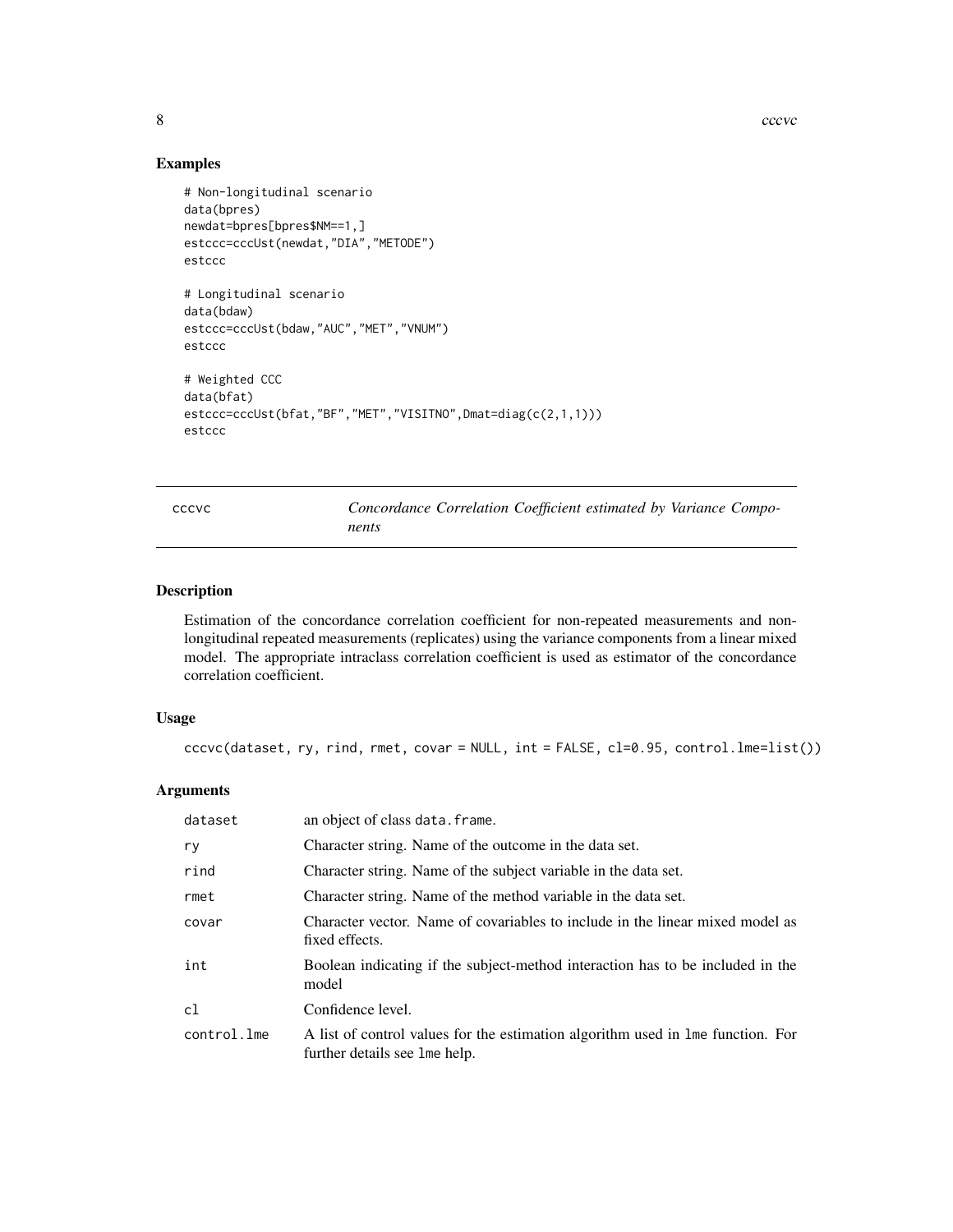#### cccvc **9**

#### Details

The concordance correlation coefficient is estimated using the appropriate intraclass correlation coefficient (see Carrasco and Jover, 2003; Carrasco et al., 2009; Carrasco et al, 2013). The scenarios considered are non-repeated measurements (only one measurement by subject and method) and non-longitudinal repeated measurements, i.e. replicates (multiple measurements by subject and method). The variance components estimates are obtained from a linear mixed model (LMM) estimated by restricted maximum likelihood. The function *lme* from package *nlme* (Pinheiro et al., 2021) is used to estimate the LMM. The standard error of CCC is computed using an Taylor's series expansion of 1st order (Ver Hoef, 2012). Confidence interval is built by applying the Fisher's Z-transformation.

#### Value

An object of class ccc. Generic function summary show a summary of the results. The output is a list with the following components:

| <b>CCC</b> | Concordance Correlation Coefficient estimate     |
|------------|--------------------------------------------------|
| model      | Summary of the linear mixed model                |
| <b>VC</b>  | Variance components estimates                    |
| sigma      | Variance components asymptotic covariance matrix |

#### Author(s)

Josep Puig-Martinez and Josep L. Carrasco

#### References

Carrasco, JL; Jover, L. (2003). Estimating the generalized concordance correlation coefficient through variance components. Biometrics, 59, 849:858.

Carrasco, JL; King, TS; Chinchilli, VM. (2009). The concordance correlation coefficient for repeated measures estimated by variance components. Journal of Biopharmaceutical Statistics, 19, 90:105.

Carrasco, JL; Phillips, BR; Puig-Martinez, J; King, TS; Chinchilli, VM. (2013). Estimation of the concordance correlation coefficient for repeated measures using SAS and R. Computer Methods and Programs in Biomedicine, 109, 293-304.

Pinheiro J, Bates D, DebRoy S, Sarkar D, R Core Team (2021). nlme: Linear and Nonlinear Mixed Effects Models. R package version 3.1-152, https://CRAN.R-project.org/package=nlme.

Ver Hoef, J.M. (2012) Who Invented the Delta Method?, The American Statistician, 66:2, 124-127.

#### Examples

```
data(bpres)
```

```
# Scenario 1.
#Only 1 measure by subject and method.
#No subject-method interaction included in the model.
```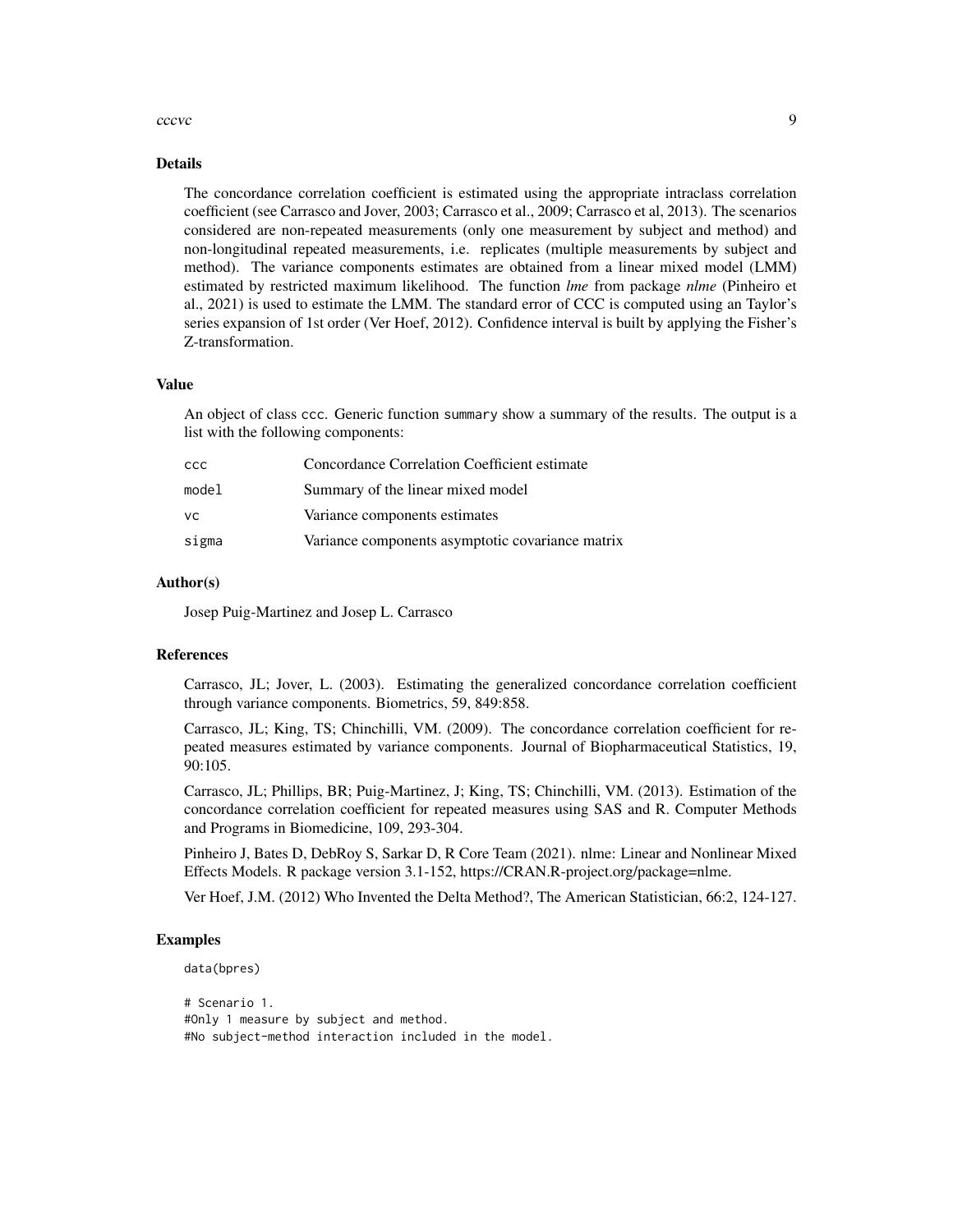<span id="page-9-0"></span>

```
newdat=bpres[bpres$NM==1,]
estccc=cccvc(newdat,"DIA","ID","METODE")
estccc
summary(estccc)
# Scenario 2.
#Two measures by subject and method.
#No subject-method interaction included in the model.
```

```
estccc=cccvc(bpres,"DIA","ID","METODE")
estccc
summary(estccc)
```
#### icc *Intraclass correlation coefficient*

#### Description

Estimates the one-way intraclass correlation coefficient using the variance components from a linear mixed model.

#### Usage

```
icc(dataset, ry, rind, covar = NULL, cl=0.95, control.lme=list())
```
#### Arguments

| dataset     | an object of class data. frame.                                                                                   |
|-------------|-------------------------------------------------------------------------------------------------------------------|
| ry          | Character string. Name of the outcome in the data set.                                                            |
| rind        | Character string. Name of the subject variable in the data set.                                                   |
| covar       | Character vector. Name of covariables to include in the linear mixed model as<br>fixed effects.                   |
| c1          | Confidence level.                                                                                                 |
| control.lme | A list of control values for the estimation algorithm used in line function. For<br>further details see lme help. |

#### Details

The intraclass correlation coefficient (ICC) (Fleiss, 1986) is estimated using a linear mixed model with subjects (cluster) random effect and random error as components. The effects are assumed to follow Normal distributions with variances Sa and Se respectively. The expression of the ICC is  $Sa/(Sa + Se)$ . This intraclass correlation coefficient is also known as reliability index. The variance components estimates are obtained from a linear mixed model (LMM) estimated by restricted maximum likelihood. The function *lme* from package *nlme* (Pinheiro et al., 2021) is used to estimate the LMM. The standard error of CCC is computed using an Taylor's series expansion of 1st order (Ver Hoef, 2012). Confidence interval is built by applying the Fisher's Z-transformation.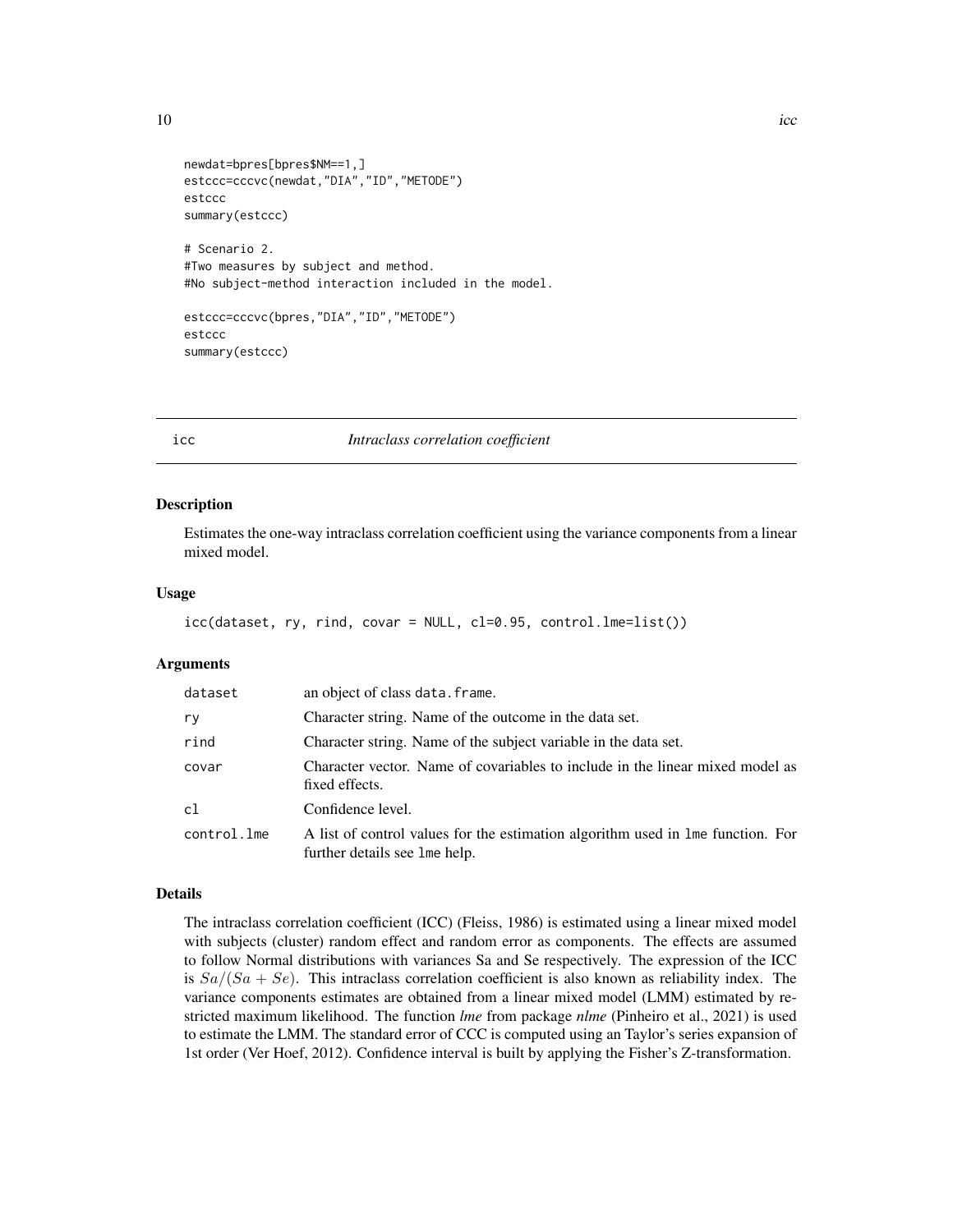#### Value

An object of class icc. Generic function summary show a summary of the results. The output is a list with the following components:

| icc   | Intraclass Correlation Coefficient estimate      |
|-------|--------------------------------------------------|
| model | Summary of the linear mixed model                |
| VC.   | Variance components estimates                    |
| sigma | Variance components asymptotic covariance matrix |

#### Author(s)

Josep L. Carrasco

#### References

Fleiss, JL. (1986). Reliability of Measurement in \*Design and analysis of clinical experiments\*. New York:Wiley.

Pinheiro J, Bates D, DebRoy S, Sarkar D, R Core Team (2021). nlme: Linear and Nonlinear Mixed Effects Models. R package version 3.1-152, https://CRAN.R-project.org/package=nlme.

Ver Hoef, J.M. (2012) Who Invented the Delta Method?, The American Statistician, 66:2, 124-127.

#### Examples

data(bpres)

# Reliability of method 1 newdat=bpres[(bpres\$METODE==1),] est=icc(newdat,"DIA","ID") est summary(est) # Reliability of method 2 newdat=bpres[(bpres\$METODE==2),] est=icc(newdat,"DIA","ID") est summary(est)